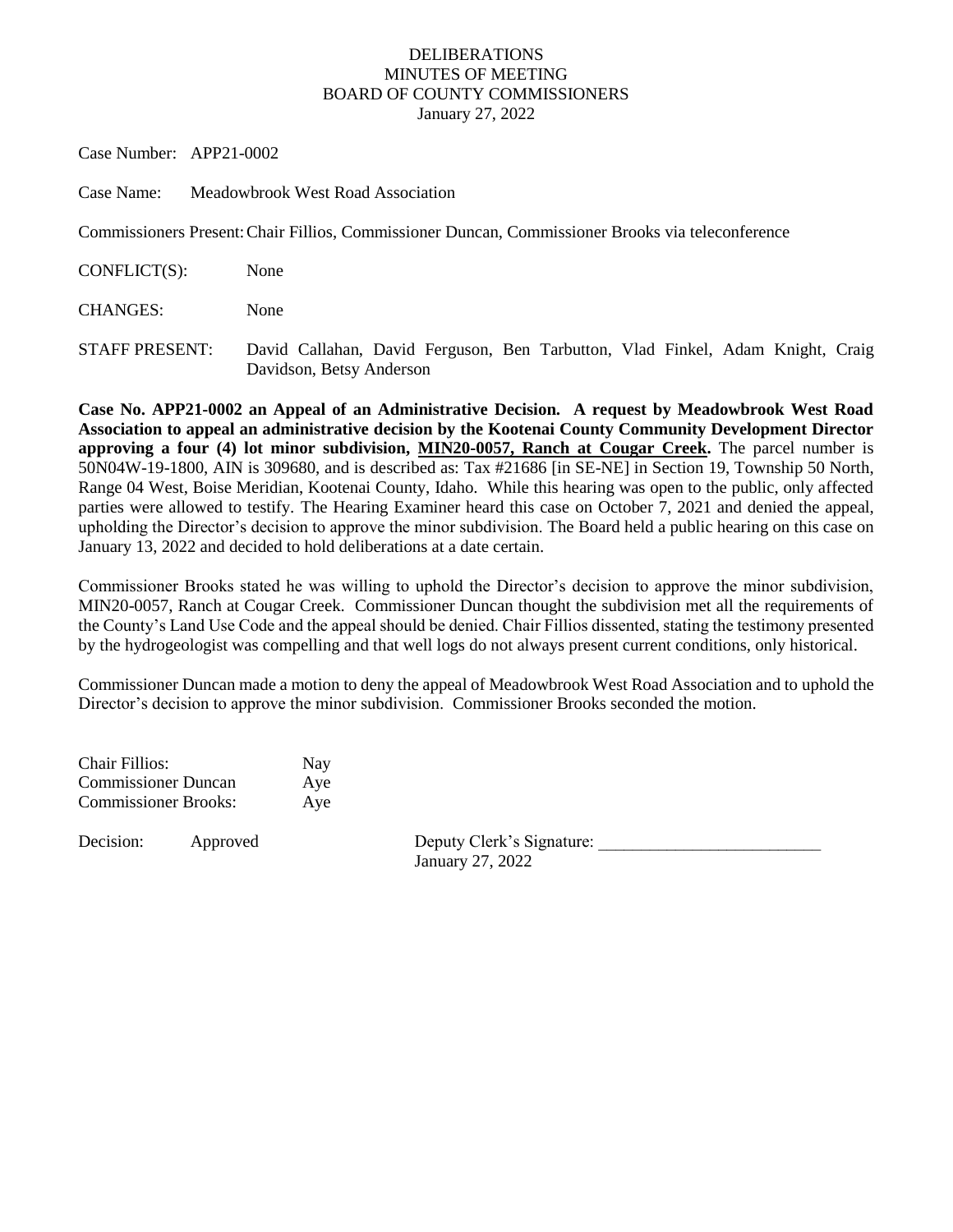## DELIBERATIONS MINUTES OF MEETING BOARD OF COUNTY COMMISSIONERS January 27, 2022

Case Number: MSP21-0006

Case Name: Dolan's Deal 2nd Addition

Commissioners Present:Chair Fillios, Commissioner Duncan, Commissioner Brooks via teleconference

CONFLICT(S): None

CHANGES: None

STAFF PRESENT: David Callahan, David Ferguson, Ben Tarbutton, Vlad Finkel, Adam Knight, Craig Davidson, Betsy Anderson

**Case No. MSP21-0006, Dolan's Deal 2nd Addition,** a request by Dolan Land Management LLC, for preliminary approval of a five (5) lot Major Subdivision on 26.29-acres located in the Restricted Residential zone. The subject property is located over the Rathdrum Prairie Aquifer; therefore, Panhandle Health District strict regulations require lots be no less than 5 acres in size. Proposed Lot 1 will be 6.109 acres; proposed Lot 2 will be 5.017 acres; proposed Lot 3 will be 5.012 acres; proposed Lot 4 will be 5.017 acres and proposed Lot 5 will be 5.132 acres in size. Domestic water to each lot will be provided by individual wells. Sewage services will be provided by individual septic and drain field systems located on each of the lots. Access to the proposed subdivision will be from State Highway 41 via a new private road that will be constructed to the Associated Highway District Standards. The subject property is located within the City of Spirit Lake Area of City Impact. The subject parcel number is: 53N-04W-08-7000 and is described as: TAX#25781 [IN SE-SW] in Section 08, Township 53 North, Range 04 West, Boise Meridian, Kootenai County, Idaho. The subject property is located southeast of the intersection of State Highways 54 and 41. The Hearing Examiner heard this case on January 6, 2022 and recommended approval.

Planner Vlad Finkel introduced the case with a Power Point presentation**.** Mr. Finkel explained the request is a major subdivision consisting of 5 lots on 26 acres in the Restricted Residential zone, each lot exceeding five acres in size. The Comprehensive Plan designation is Border, and the parcel is located within the Area of City Impact of the City of Spirit Lake. The property is relatively level with vegetation on site and access will be from Highway 41 via a private road. Mr. Finkel noted Public Agencies with jurisdiction had pretty standard comments regarding the proposal, the one exception being the School District. The District expressed concerns about the level of growth and the need for additional facilities. The District and the County have no mechanism to require impact fees of developers to cover growth.

Motion by Commissioner Duncan, seconded by Commissioner Brooks, to approve **Case No. MSP21-0006,** a request by Dolan Land Management LLC, for preliminary approval of a five (5) lot Major Subdivision on 26.29-acres located in the Restricted Residential zone.

| Chair Fillios:              | Aye |
|-----------------------------|-----|
| <b>Commissioner Duncan</b>  | Aye |
| <b>Commissioner Brooks:</b> | Aye |

Decision: Approved Deputy Clerk's Signature: January 27, 2022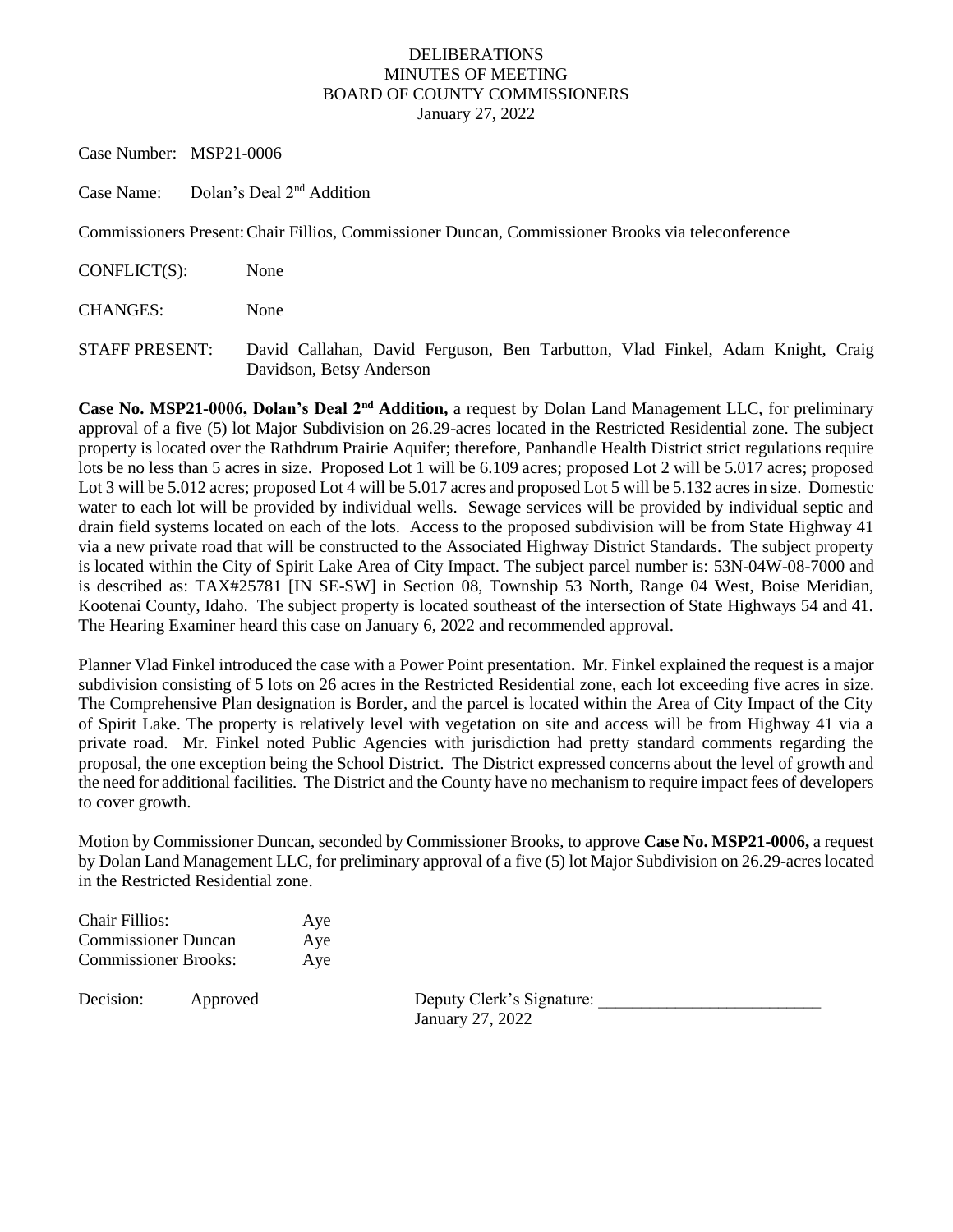## **Community Development Update** Minutes of Meeting January 27, 2022, 9:00 a.m.

The Kootenai County Board of Commissioners met to discuss Community Development updates. Chairman Fillios, Commissioner Duncan and Commissioner Brooks (teleconference) were present. In attendance were Director David Callahan, Civil Deputy Prosecuting Attorney David Ferguson (teleconference), Planning Manager Ben Tarbutton, Planner III Vlad Finkel, Planner III Adam Knight, Code Compliance Officer II and Deputy Clerk Betsy Anderson.

- I. Call to Order: Chair Fillios called the meeting to order at 9:29 a.m. following deliberations.
- II. Changes to the Agenda: None
- III. **Business** 
	- A. Discussion of "Temporary or Intermittent Use of an RV"

Director Callahan introduced the topic by stating the Intermittent Use is the current language in the Land Use and Development code and the Department has attempted to define "Intermittent" use without much success. Code Compliance regularly receives complaints about people living in their Recreational Vehicles and there isn't much the department can do. Allowing the RVs to be used as a dwelling is in direct conflict with Building Code. The Commissioners are sensitive to the lack of affordable housing in the County at this time. One concern is that if the RV is the only option for some families, not allowing them temporary or intermittent use could force homelessness. The Board ask the Department to continue working on these complaints on a case by case basis.

B. An executive session under Idaho Code Section 74-206 (1)(b) 1) Consideration of a possible Compliance Agreement

Commissioner Duncan made a motion to enter into Executive Session under Idaho Code 74-206 (1)(b). **Bill Brooks seconded.** 

| <b>Chair Fillios</b>       | Aye |
|----------------------------|-----|
| <b>Commissioner Duncan</b> | Aye |
| <b>Bill Brooks</b>         | Aye |

The Board entered into executive session at 9:41 am.

Commissioner Duncan motioned to exit executive session, Commissioner Brooks seconded.

| <b>Chair Fillios</b>       | Aye |
|----------------------------|-----|
| <b>Commissioner Duncan</b> | Aye |
| <b>Bill Brooks</b>         | Aye |

The Board exited executive session at 9:50am.

Discussion focused on a Code Violation that has been recorded on a pole building that has 2 apartments. The apartments have an elderly resident plus a caregiver. The owner would like the county to remove the NOV so he can re-finance. Commissioner Duncan stated that if the property owner had been cooperative from the beginning she may think differently, but she is not sure about approving a compliance agreement. Director Callahan stated it would not possible to bring the building up to Code